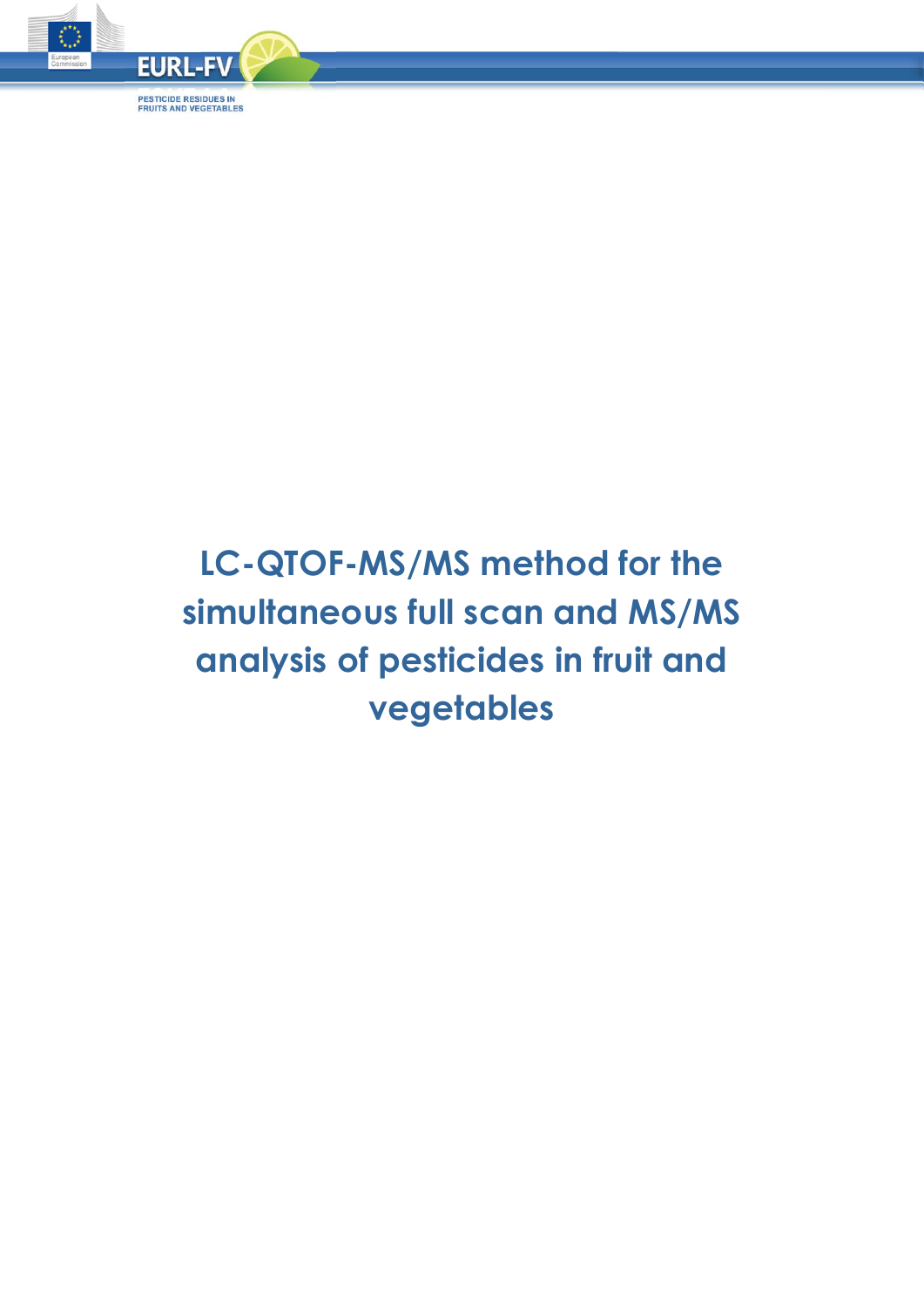

 $\overline{\mathbb{C}}$ 

Europe

**PESTICIDE RESIDUES IN<br>FRUITS AND VEGETABLES** 

#### **CONTENTS**

| 2.2. Instrumentation and analytical conditions for the LC-TOF-MS system |  |
|-------------------------------------------------------------------------|--|
|                                                                         |  |
|                                                                         |  |
|                                                                         |  |
|                                                                         |  |
|                                                                         |  |
|                                                                         |  |
|                                                                         |  |
|                                                                         |  |
|                                                                         |  |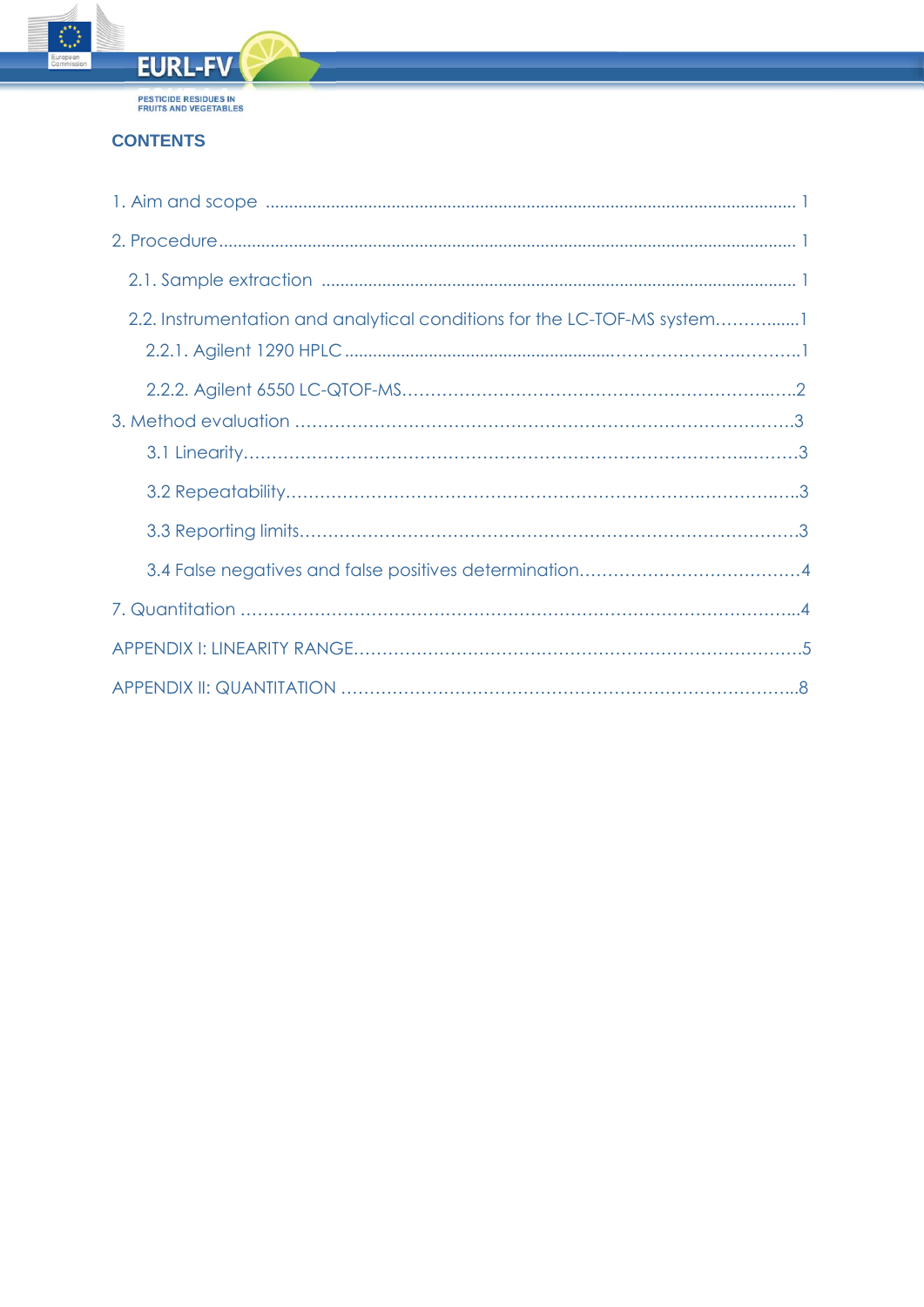

1. Aim and Scope

This report describes the evaluation of LC-QTOF-MS for the simultaneous full scan and MS/MS analysis for the detection and identification of 125 pesticides in tomato, zucchini, orange, leek, onion and lettuce.

2. Procedure

Blank samples were examined to confirm the absence of target pesticides residues and used for preparing matrix-matched standards. All samples were spiked and diluted five times before LC-QTOF-MS/MS injection. Linearity and repeatability were evaluated in tomato and orange. Sensitivity, false negative and false positive detections were evaluated in all matrices. Quantitative capability of LC-QTOF-MS/MS working in simultaneous full scan MS/MS was also evaluated by five European Proficiency Test samples.

2.1. Sample extraction

The buffer citrate QuEChERS method was applied to the selected matrices.

- 2.2. Instrumentation and analytical conditions for the LC-QTOF-MS
	- 2.2.1. Agilent 1290 HPLC
		- Column: Agilent Eclipse Plus Rapid Resolution HD C18, 2.1 mm x 50 mm x1.8 µm
		- Mobile phase A: acetonitrile 0.1% Formic Acid 5% ultrapure water
		- Mobile phase B: 0.1% Formic acid in ultrapure water
		- Flow rate: 0.3 mL/min
		- $\bullet$  Injection volume: 4  $\mu$ L

Mobile phase gradient

| Time [min] | Mobile phase A   Mobile phase B |     |
|------------|---------------------------------|-----|
|            | 20%                             | 80% |
|            | 20%                             | 80% |
| 5          | 100%                            | 0%  |
|            | 100%                            | ೧%  |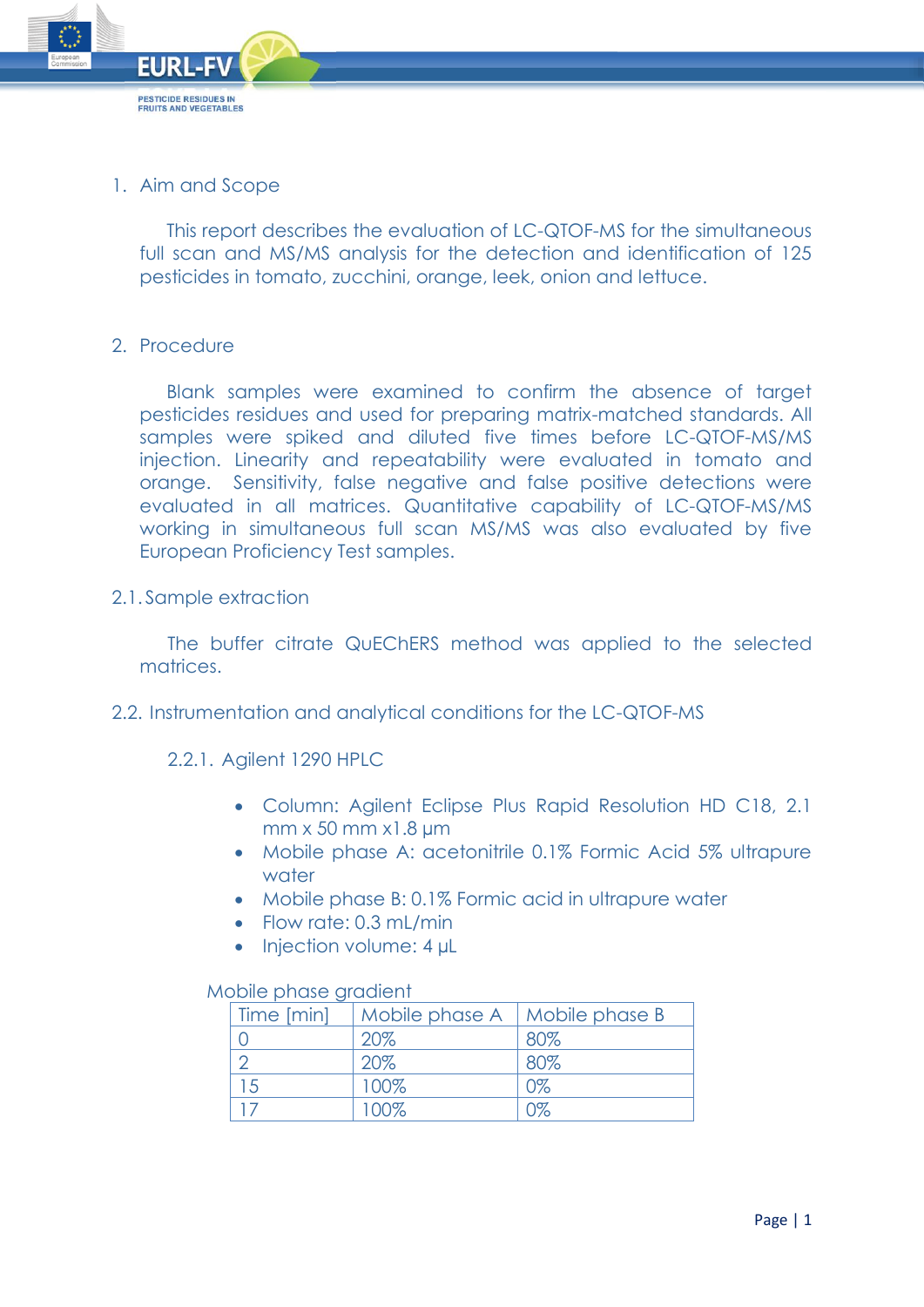

Re-equilibration with initial mobile phase: 2.5 minutes.

# 2.2.2. Agilent 6550 LC-QTOF-MS

- 4GHz High Resolution Mode
- ESI source gas temperature: 160°C
- Gas flow: 14 L/min
- Nebuliser aas and collision aas: nitrogen
- Nebuliser gas pressure: 30 psi
- Sheath gas flow: 12 L/min
- Sheath gas temperature: 350 °C
- Ionisation mode: positive
- Capillary voltage: 4000 V
- OctapoleRFPeak 750V
- Fragmentor 250 V

#### Auto MS/MS settings

## Full Scan

- Mass range 10-950 m/z
- Absolute threshold 500
- Acquisition rate 3 spectra/sec

#### MS/MS

- Inclusion list 125 pesticides
- $\bullet$   $\Delta$  m/z 20 ppm
- $\triangle$  Rt 0.35 min
- $\bullet$  Isolation width 1.3 m/z
- Mas range 65-750 m/z
- Acquisition rate 2 spectra/sec
- Absolute threshold 50
- Max 5 precursor per cicle
- Active exclusion
	- Excluded after 1 spectrum
	- Released after 0.7 min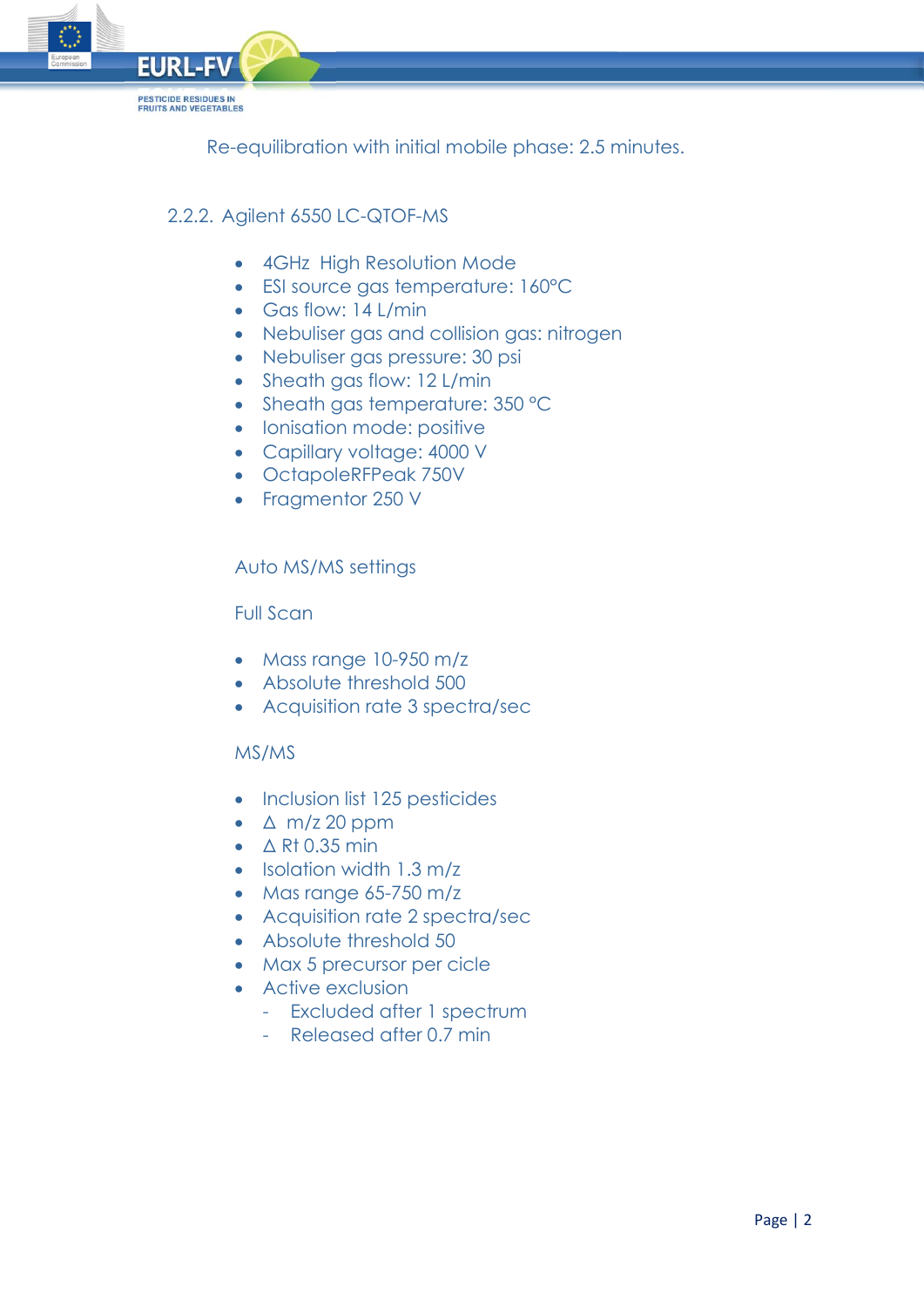3. Method evaluation

3.1 Linearity

EURLEE

**PESTICIDE RESIDUES IN<br>FRUITS AND VEGETABLES** 

Linearity of the system was evaluated by assessing the signal responses of target analytes from matrix-matched calibration solutions by spiking blank extracts at eight concentration levels from 5 to 1000 µg kg-1. In all cases the coefficient of determination (r2) was higher than 0.99. Linearity ranges are summarized in Appendix I.

3.2 Repeatability

Repeatability of LC-QTOF-MS/MS in AutoMS/MS mode was evaluated by the injection of 5 replicates at 10 µg kg-1 and 100 µg kg-1 levels.



# 3.3 Reporting limits

Document SANCO/119457/2013 defines reporting limits as the lowest level that will be reported as absolute numbers. For easy matrices as tomato, reporting limit for 97% of pesticides was 10 µg kg<sup>-1</sup>. For the rest of pesticides was between 20 and 50 µg kg<sup>-1</sup>. In difficult matrices as orange reporting limit for 92% of pesticides was 10 µg kg-1. For the rest of pesticides reporting limit was between 20 and  $50 \mu g kg^{-1}$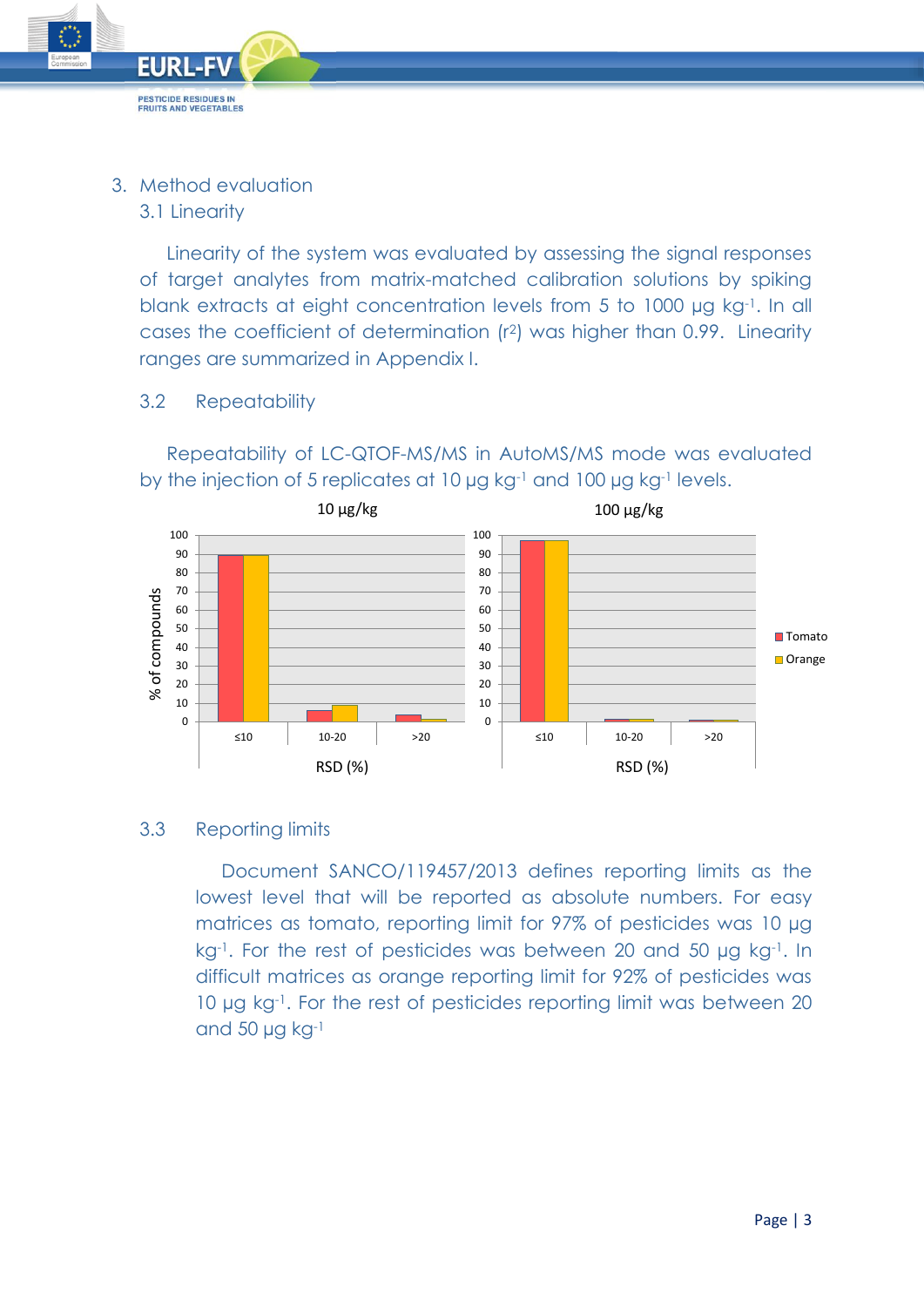**PESTICIDE RESIDUES IN<br>FRUITS AND VEGETABLES** 

**EURL-F** 

## 3.4 False negatives and positives determination

All blank matrices were spiked at 10 µg kg-1 level with the 125 pesticides and analysed by LC-QTOF-MS in AutoMS/MS mode in order to determine the percentage of detections and therefore false negative results. False positives were determined by the injection of the blank extracts by LC-QTOF-MS in AutoMS/MS mode



No false positive were identified in all the studied matrices.

## 4 Quantitation

Five European Proficiency Test in Fruit and Vegetables samples were quantified using the LC-QTOF-MS in AutoMS/MS mode. These samples correspond to the EUPT-FV 17 (Broccoli), EUPT-FV 16 (Pepper), EUPT-FV 15 (Potato), EUPT-FV 14 (Pear) and EUPT-FV 13 (Mandarin). Results are summarized in Appendix II.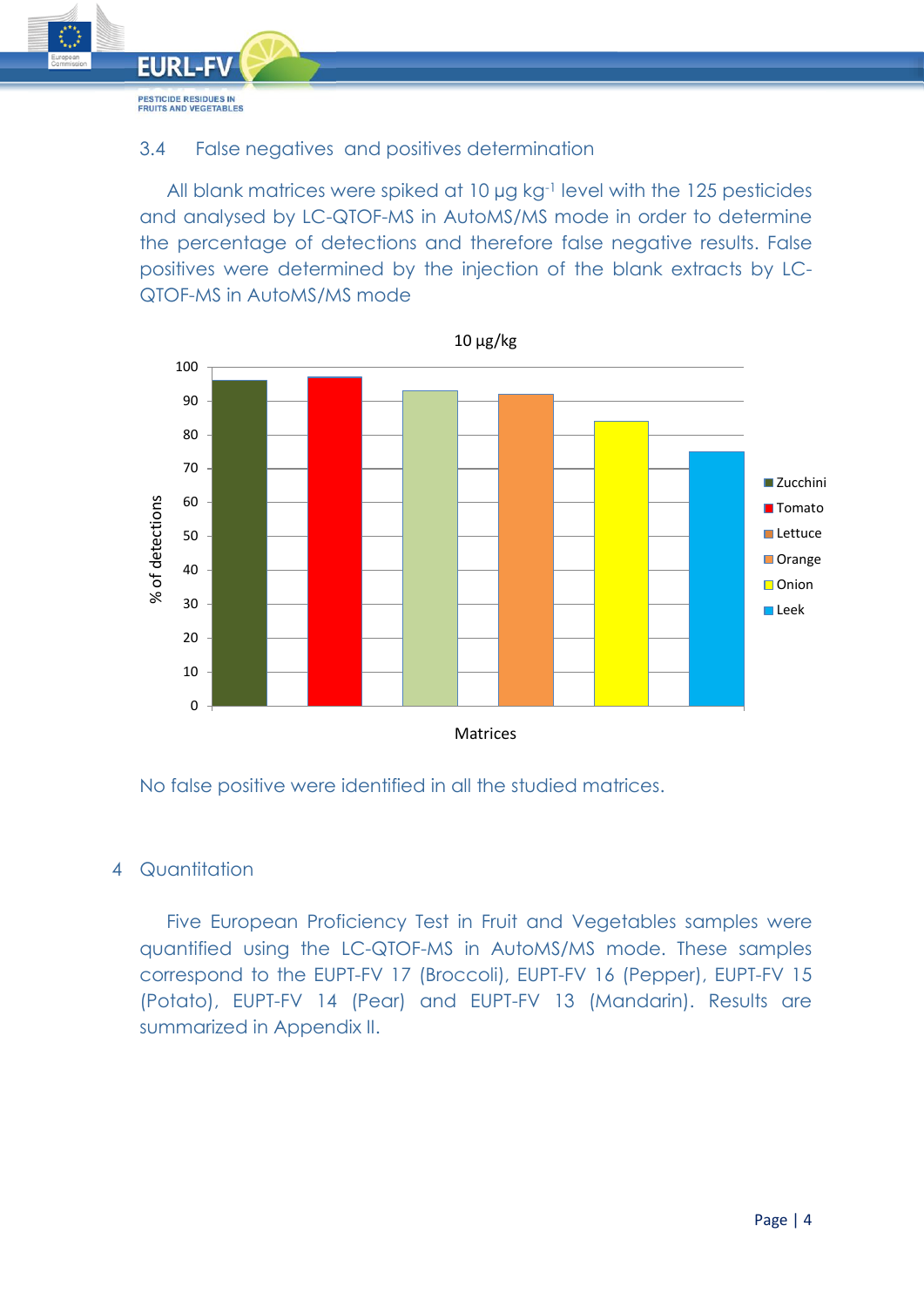

## **APPENDIX I: LINEARITY RANGE**

| Linearity range $(r^2>0.99)$ |        |      |     |        |
|------------------------------|--------|------|-----|--------|
| Pesticide                    | Tomato |      |     | Orange |
|                              | min    | max  | min | max    |
| Acetamiprid                  | 5      | 250  | 5   | 100    |
| <b>Aldicarb</b>              | 5      | 100  | 5   | 50     |
| Aldicarb sulfone             | 5      | 100  | 10  | 250    |
| Aldicarb sulfoxide           | 100    | 750  |     |        |
| Azoxystrobin                 | 5      | 100  | 5   | 100    |
| <b>Bitertanol</b>            | 20     | 1000 | 10  | 1000   |
| <b>Boscalid</b>              | 10     | 250  | 5   | 250    |
| Bromuconazole                | 10     | 250  | 10  | 1000   |
| Bromuconazole                | 10     | 750  | 10  | 1000   |
| <b>Bupirimate</b>            | 5      | 20   | 5   | 50     |
| <b>Buprofezin</b>            | 5      | 20   | 5   | 50     |
| Carbaryl                     |        |      | 100 | 750    |
| Carbendazim                  | 5      | 20   | 5   | 100    |
| Carbofuran                   | 5      | 100  | 5   | 100    |
| Chlorantraniliprole          | 10     | 750  | 10  | 250    |
| Chlorfenvinphos              | 5      | 100  | 5   | 100    |
| Clofentezine                 | 10     | 500  | 20  | 250    |
| Clothianidin                 | 10     | 1000 | 20  | 750    |
| Cyproconazole                | 10     | 500  | 5   | 500    |
| Cyproconazole                | 5      | 250  | 5   | 250    |
| Cyprodinil                   | 5      | 20   | 5   | 50     |
| Cyromazine                   | 5      | 20   | 5   | 100    |
| Demeton-S-methylsulfone      | 5      | 250  | 5   | 100    |
| Diazinon                     | 5      | 20   | 5   | 20     |
| <b>Dichlorvos</b>            | 20     | 1000 | 20  | 1000   |
| <b>Dicrotophos</b>           | 5      | 100  | 5   | 100    |
| Diethofencarb                | 20     | 1000 | 20  | 1000   |
| Difenoconazole               | 5      | 250  | 5   | 100    |
| Difenoconazole               | 5      | 250  | 5   | 250    |
| Diflubenzuron                | 10     | 1000 | 50  | 1000   |
| Dimethoate                   | 5      | 100  | 10  | 250    |
| Dimethomorph                 | 10     | 500  | 10  | 1000   |
| Dimethomorph                 | 5      | 1000 | 10  | 750    |
| Diniconazole                 | 5      | 100  | 5   | 100    |
| <b>Dodine</b>                | 5      | 20   | 5   | 50     |
| Epoxiconazole                | 5      | 100  | 5   | 100    |
| Ethion                       | 10     | 750  | 5   | 750    |
| Ethirimol                    | 5      | 20   | 5   | 50     |
| Ethoprophos                  | 5      | 100  | 5   | 100    |
| <b>Etofenprox</b>            | 100    | 750  | 100 | 1000   |
| Fenamidone                   | 5      | 100  | 5   | 100    |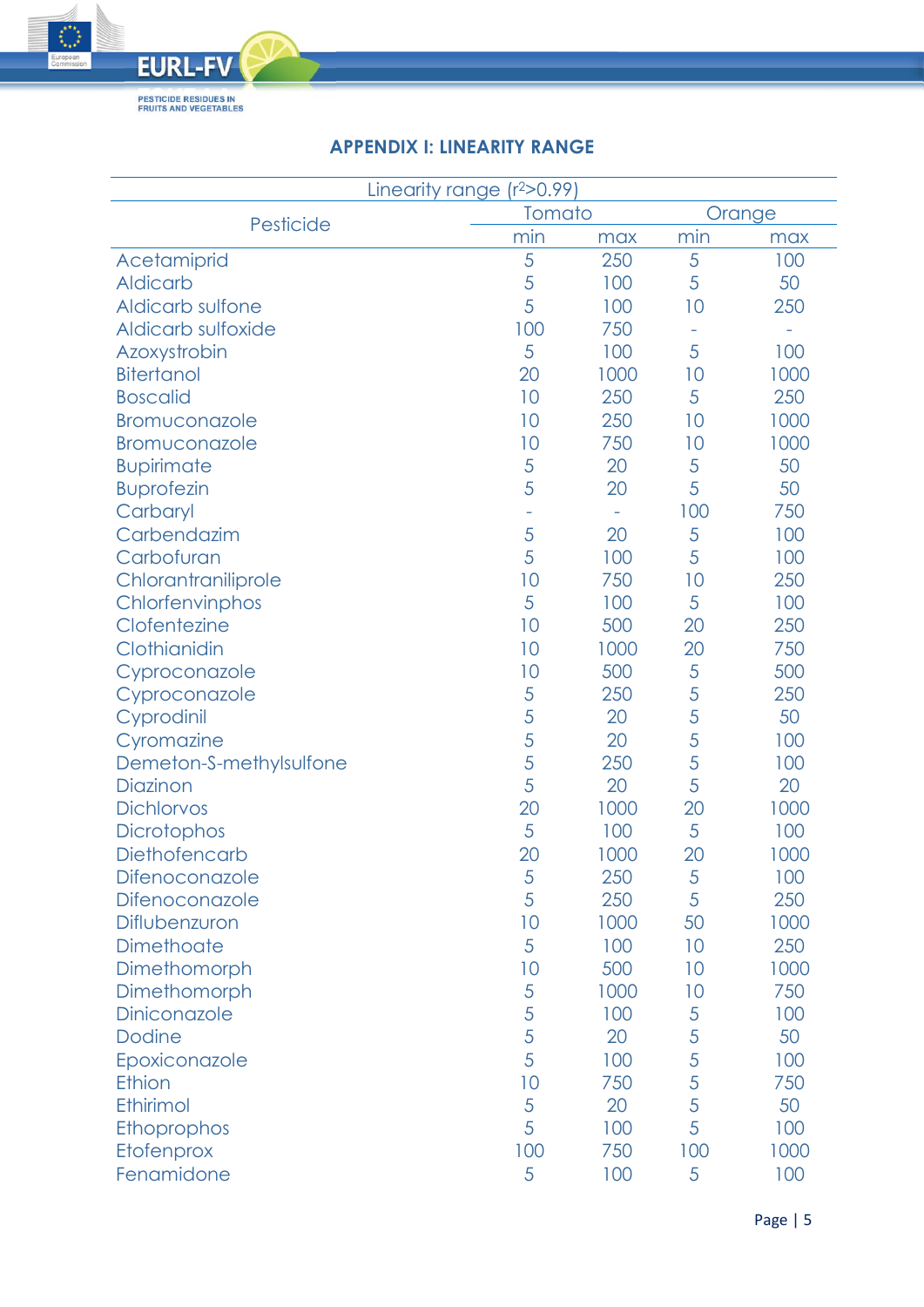$\bigoplus$ 

Europe<br>Commi

**PESTICIDE RESIDUES IN<br>FRUITS AND VEGETABLES** 

| Fenamiphos              | 5   | 100  | 5   | 100  |
|-------------------------|-----|------|-----|------|
| Fenamiphos sulfone      | 5   | 250  | 5   | 250  |
| Fenamiphos sulfoxide    | 5   | 100  | 5   | 100  |
| Fenarimol               | 5   | 750  | 5   | 500  |
| Fenazaquin              | 5   | 20   | 5   | 50   |
| Fenbuconazole           | 10  | 250  | 5   | 250  |
| Fenhexamid              | 10  | 500  | 10  | 250  |
| Fenpropimorph           | 5   | 20   | 5   | 50   |
| Fenpyroximate           | 5   | 100  | 5   | 250  |
| Fenthion                | 20  | 750  | 20  | 500  |
| <b>Fenthion sulfone</b> | 100 | 1000 | 100 | 750  |
| Fenthion sulfoxide      | 5   | 100  | 5   | 100  |
| Flonicamid              | 5   | 1000 | 5   | 500  |
| Fluazifop               | 10  | 250  | 10  | 250  |
| Flufenoxuron            | 10  | 500  | 10  | 750  |
| Fluopyram               | 10  | 100  | 5   | 100  |
| Fluquinconazole         | 5   | 1000 | 5   | 1000 |
| Flusilazole             | 10  | 100  | 5   | 100  |
| Flutriafol              | 5   | 100  | 5   | 250  |
| Formetanate             | 5   | 20   | 5   | 50   |
| Fosthiazate             | 5   | 100  | 20  | 250  |
| Haloxyfop               | 5   | 1000 | 5   | 1000 |
| Hexaconazole            | 5   | 100  | 5   | 100  |
|                         | 20  | 1000 | 20  | 750  |
| Hexythiazox             |     | 20   | 5   | 50   |
| Imazalil                | 5   |      |     |      |
| Imidacloprid            | 5   | 250  | 10  | 500  |
| Indoxacarb              | 5   | 500  | 10  | 1000 |
| Iprodione               | 10  | 750  | 50  | 1000 |
| Iprovalicarb            | 5   | 100  | 10  | 100  |
| Isocarbofos             | 5   | 100  | 5   | 100  |
| Isofenphos-methyl       | 100 | 500  | 100 | 1000 |
| Kresoxim-methyl         | 50  | 750  | 20  | 500  |
| Linuron                 | 10  | 250  | 5   | 100  |
| Malathion               | 5   | 250  | 10  | 100  |
| Mandipropamid           | 5   | 250  | 5   | 250  |
| Mepanipyrin             | 5   | 20   | 5   | 20   |
| Metalaxyl               | 5   | 100  | 5   | 100  |
| Metconazole             | 5   | 100  | 5   | 100  |
| Methidathion            | 5   | 50   | 5   | 100  |
| Methiocarb              | 100 | 1000 | 100 | 1000 |
| Methiocarb sulfone      | 250 | 1000 | 100 | 1000 |
| Methiocarb sulfoxide    | 10  | 500  | 5   | 100  |
| Methoxyfenozide         | 100 | 1000 | 20  | 250  |
| Metobromuron            | 5   | 250  | 10  | 500  |
| Monocrotophos           | 5   | 100  | 5   | 100  |
| Myclobutanil            | 5   | 100  | 5   | 250  |
|                         |     |      |     |      |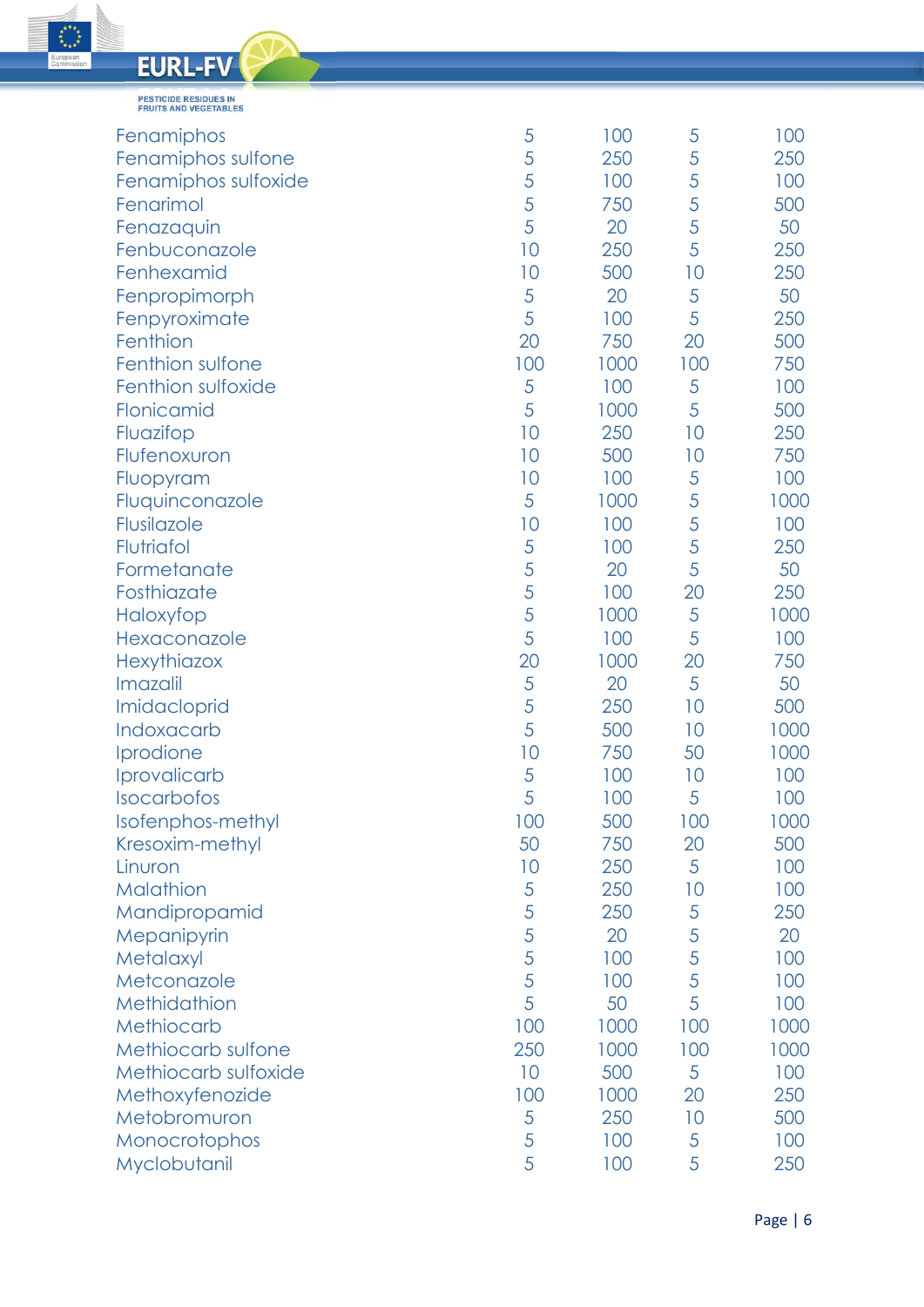$\bigoplus$ 

Europes

| Nitenpyram             | 5   | 100  | 5   | 100  |
|------------------------|-----|------|-----|------|
| Omethoate              | 5   | 100  | 5   | 100  |
| Oxamyl                 | 5   | 50   | 5   | 100  |
| Paclobutrazol          | 5   | 100  | 5   | 100  |
| Penconazole            | 5   | 100  | 5   | 100  |
| Pencycuron             | 5   | 100  | 5   | 100  |
| Phenthoate             | 5   | 100  | 10  | 100  |
| Phosalone              | 20  | 1000 | 20  | 1000 |
| Phosmet                | 20  | 750  | 10  | 500  |
| Pirimicarb             | 5   | 20   | 5   | 50   |
| Pirimicarb desmethyl   | 5   | 20   | 5   | 50   |
| Pirimiphos-methyl      | 5   | 20   | 5   | 50   |
| Prochloraz             | 5   | 250  | 5   | 250  |
| Profenofos             | 10  | 1000 | 10  | 500  |
| Propamocarb            | 5   | 20   | 5   | 50   |
| Propiconazole          | 5   | 100  | 5   | 250  |
| Propiconazole          | 5   | 250  | 5   | 250  |
| Propoxur               | 100 | 750  | 250 | 1000 |
| Propyzamide            | 10  | 250  | 10  | 100  |
| Pymetrozine            | 5   | 100  | 10  | 250  |
| Pyraclostrobin         | 5   | 100  | 5   | 100  |
| Pyridaben              | 5   | 100  | 5   | 250  |
| Pyrimethanil           | 5   | 20   | 5   | 50   |
| Pyriproxyfen           | 5   | 100  | 5   | 100  |
|                        | 5   | 100  | 5   | 100  |
| Quinoxyfen<br>Rotenone | 5   | 250  | 20  | 500  |
|                        | 5   | 100  | 10  | 250  |
| Spinosyn A             | 5   |      | 10  |      |
| Spinosyn D             |     | 750  |     | 750  |
| Spirodiclofen          | 20  | 750  | 100 | 1000 |
| Spiromesifen           | 50  | 750  | 250 | 1000 |
| Spiroxamine            | 5   | 20   | 5   | 50   |
| Tebuconazole           | 5   | 100  | 5   | 100  |
| Tebufenozide           | 100 | 1000 | 50  | 1000 |
| Tebufenpyrad           | 5   | 250  | 10  | 250  |
| Terbuthylazine         | 5   | 20   | 5   | 100  |
| Tetraconazole          | 5   | 100  | 5   | 250  |
| Thiabendazole          | 5   | 20   | 5   | 100  |
| <b>Thiacloprid</b>     | 5   | 250  | 5   | 250  |
| Thiamethoxam           | 5   | 50   | 5   | 100  |
| <b>Thiodicarb</b>      | 10  | 750  | 10  | 250  |
| <b>Triazophos</b>      | 5   | 100  | 5   | 100  |
| <b>Trichlorfon</b>     | 50  | 1000 | 50  | 1000 |
| Trifloxystrobin        | 10  | 100  | 5   | 100  |
| Triflumuron            | 10  | 250  | 20  | 1000 |
| <b>Triticonazole</b>   | 10  | 250  | 5   | 250  |
| <b>Zoxamide</b>        | 10  | 100  | 5   | 100  |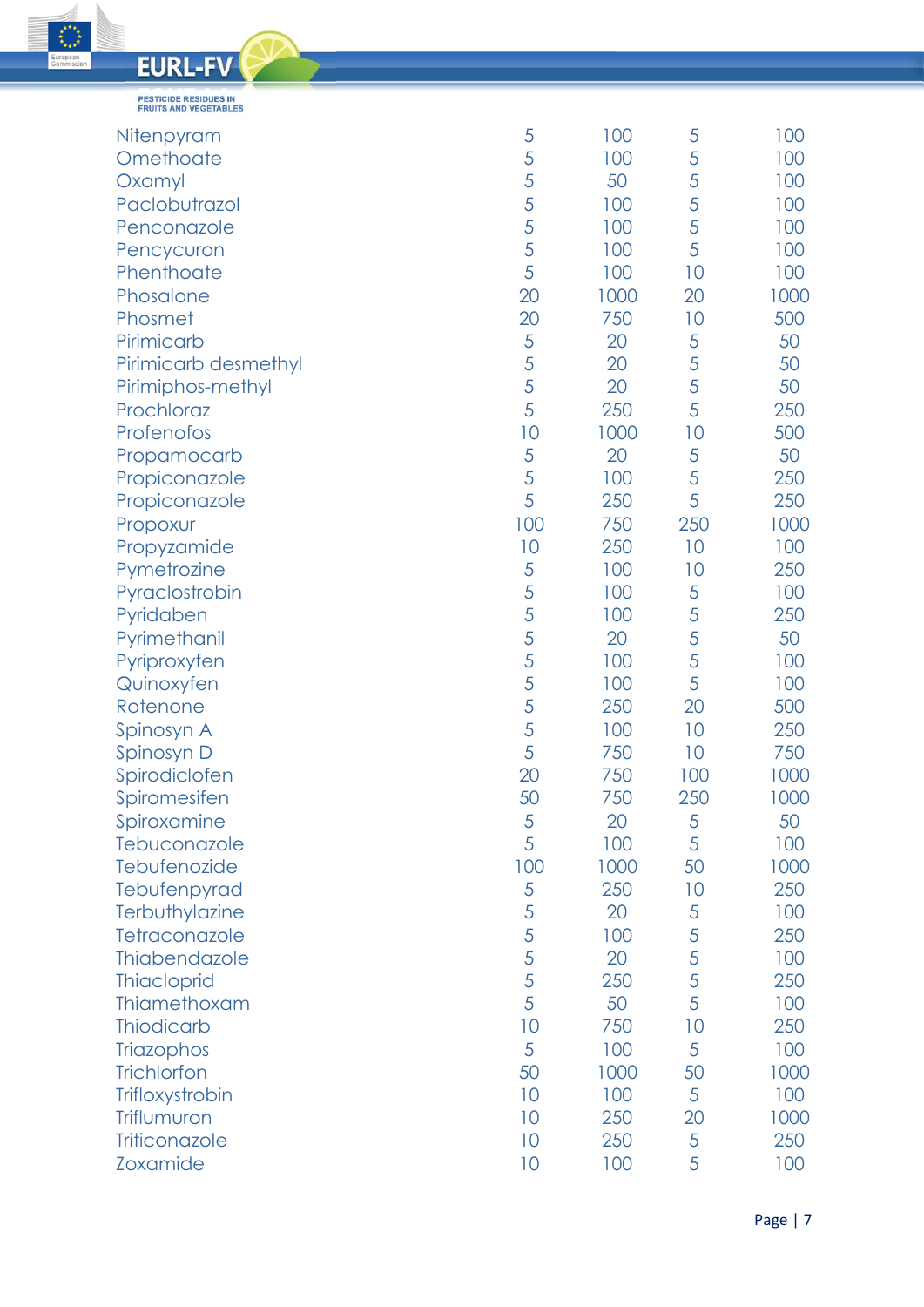

# **APPENDIX II: Quantitation**

## EUPT-FV-17 Broccoli

|                   | Measured concentration Median from PT Relative error |       |       |
|-------------------|------------------------------------------------------|-------|-------|
| Pesticide         | mg/kg                                                | mg/kg | $\%$  |
| <b>Bupirimate</b> | 0.171                                                | 0.165 |       |
| Carbendazim       | 0.527                                                | 0.512 | 3     |
| Diazinon          | 0.080                                                | 0.071 | 13    |
| Difenoconazole    | 0.597                                                | 0.530 | 13    |
| Diflubenzuron     | 0.392                                                | 0.319 | 23    |
| Methoxyfenocide   | 0.302                                                | 0.349 | $-13$ |
| Spinosad          | 0.067                                                | 0.051 | 31    |
| Thiabendazole     | 1.782                                                | 1.900 | -6    |
| Trifloxistrobin   | 0.517                                                | 0.466 |       |

# EUPT-FV-16 Pepper

|                      | Measured concentration | Median from PT Relative error |      |
|----------------------|------------------------|-------------------------------|------|
| Pesticide            | mg/kg                  | mg/kg                         | $\%$ |
| Acetamiprid          | 0.676                  | 0.632                         | 7    |
| <b>Buprofezin</b>    | 0.512                  | 0.467                         | 10   |
| Cyprodinyl           | 0.650                  | 0.591                         | 10   |
| Diazinon             | 0.098                  | 0.084                         | 17   |
| Difenoconazole       | 1.012                  | 0.953                         | 6    |
| Fenamiphos           | 6.985                  | 7.385                         | $-5$ |
| Fenamiphos sulfone   | 0.122                  | 0.110                         | 11   |
| Fenamiphos sulfoxide | 7.031                  | 6.635                         | 6    |
| Fenhexamid           | 0.947                  | 0.861                         | 10   |
| Methoxyfenocide      | 0.175                  | 0.165                         | 6    |
| Pirimicarb           | 0.731                  | 0.731                         | 0    |
| Pyridaben            | 0.155                  | 0.151                         | 3    |
| Spinosad             | 0.105                  | 0.094                         | 12   |
| Tetraconazole        | 0.098                  | 0.104                         | -6   |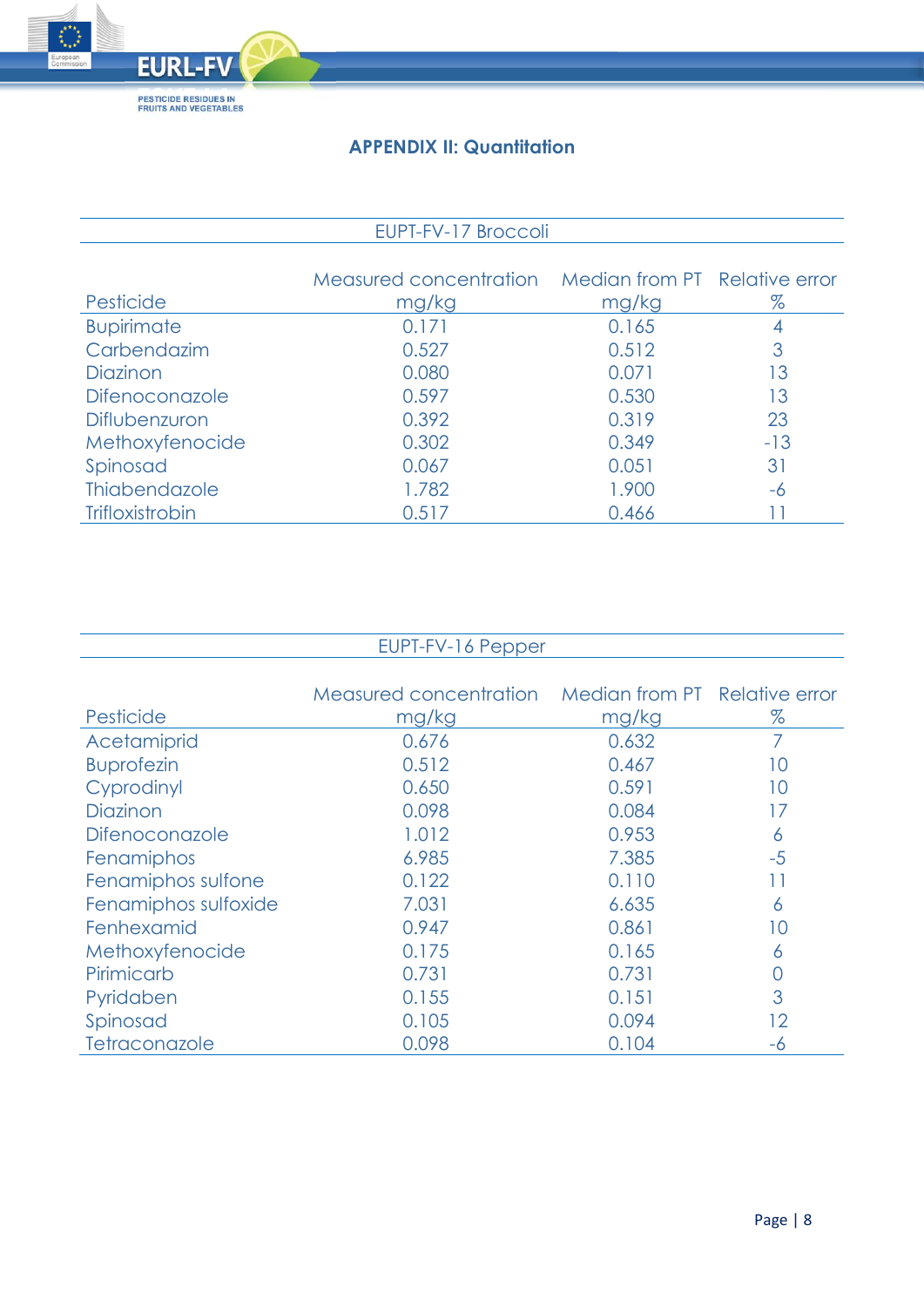

**PESTICIDE RESIDUES IN<br>FRUITS AND VEGETABLES** 

### EUPT-FV-15 Potato

|                    | Measured concentration Median from PT Relative error |       |      |
|--------------------|------------------------------------------------------|-------|------|
| Pesticide          | mg/kg                                                | mg/kg | $\%$ |
| <b>Diazinon</b>    | 0.242                                                | 0.195 | 24   |
| Fosthiazate        | 0.100                                                | 0.080 | 24   |
| Iprovalicarb       | 0.091                                                | 0.090 |      |
| Linuron            | 0.096                                                | 0.098 | $-2$ |
| Methiocarb         | 0.152                                                | 0.136 | 12   |
| Spiridiclofen      | 0.490                                                | 0.444 | 10   |
| Thiabendazole      | 1.865                                                | 1.710 | 9    |
| <b>Thiacloprid</b> | 0.403                                                | 0.338 | 19   |

| EUPT-FV-14 Pear    |                        |                               |       |  |
|--------------------|------------------------|-------------------------------|-------|--|
|                    |                        |                               |       |  |
|                    | Measured concentration | Median from PT Relative error |       |  |
| Pesticide          | mg/kg                  | mg/kg                         | $\%$  |  |
| <b>Boscalid</b>    | 0.217                  | 0.177                         | 23    |  |
| Cyprodinil         | 0.254                  | 0.247                         | 3     |  |
| Diazinon           | 0.057                  | 0.053                         | 8     |  |
| Flufenoxuron       | 0.385                  | 0.491                         | $-22$ |  |
| <b>Indoxacarb</b>  | 0.081                  | 0.083                         | $-2$  |  |
| Methoxyfenocide    | 0.158                  | 0.154                         | 3     |  |
| Pyraclostrobin     | 0.151                  | 0.172                         | $-12$ |  |
| Pyrimethanyl       | 0.117                  | 0.107                         | 9     |  |
| Spirodiclofen      | 0.106                  | 0.111                         | $-5$  |  |
| Thiabendazole      | 0.514                  | 0.461                         |       |  |
| <b>Thiacloprid</b> | 0.034                  | 0.030                         | 13    |  |
| Triflumuron        | 0.551                  | 0.455                         | 21    |  |